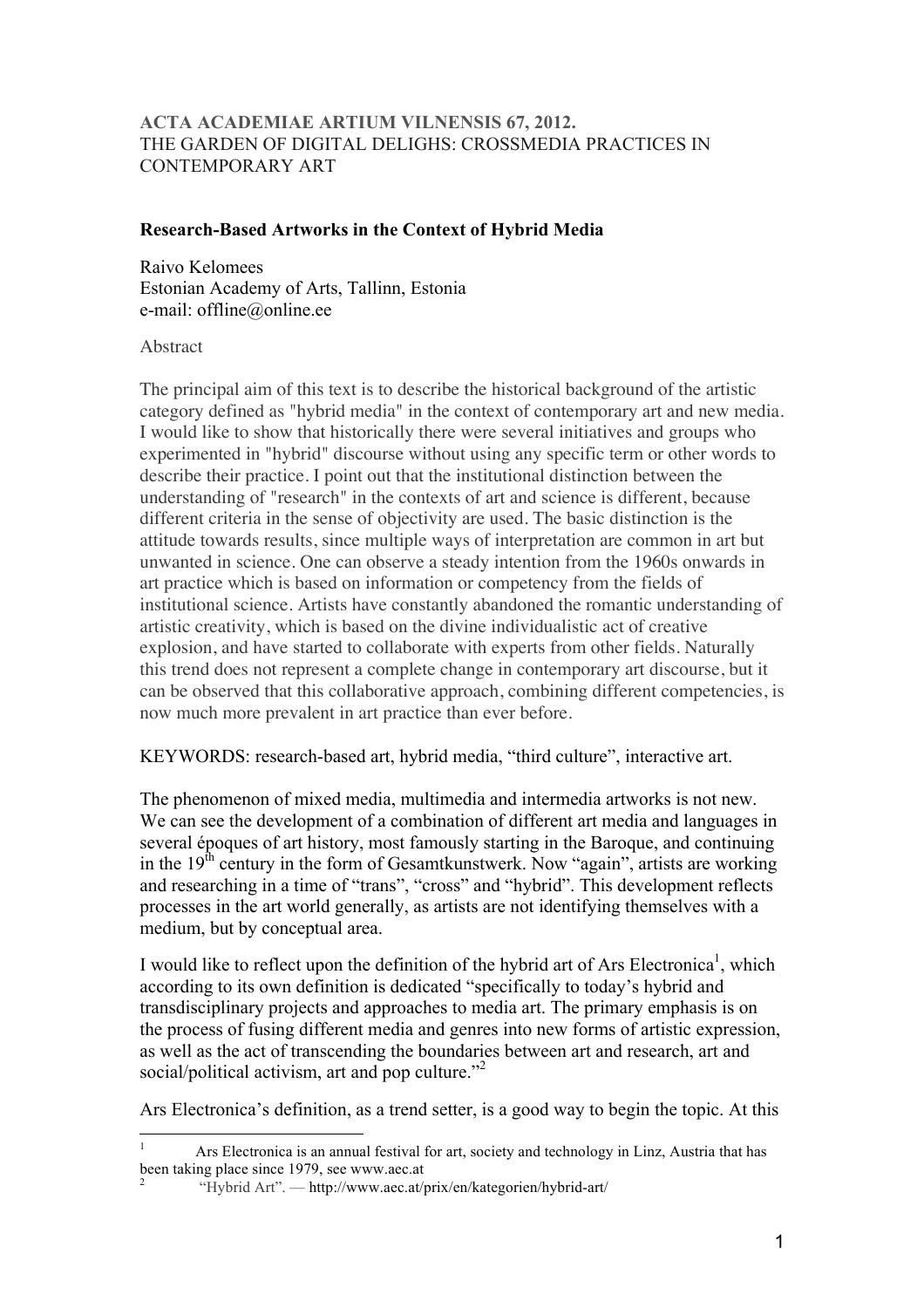juncture I would like to point out one event of 2005 that was dedicated to hybridity entitled "Hybrid – Living in Paradox". Since 2007 "Hybrid Art" has been one of the prize categories of the festival.

Evidently there are choices made with the expansion of the field in question, but one reason for the formulation of the theme was to find the possibility of exhibiting nonclear and multi-disciplinary projects, which were earlier shown in the category of interactive art.

The title for the conference section of the event of 2005, which was divided by the authors Gerfried Stocker and Christa Sommerer into four parts - drivers and patterns of hybridization, hybrid economies and politics, hybrid cultures and identities, and hybrid creatures and ecologies – shows the diversity of contemporary culture.

They think that "no other term provides such a consummately appropriate and comprehensive description of the highly paradoxical current state of our world, one that is characterised by interrelationships that among other things are extraordinarily contradictory, while at the same time displaying superb operative effectiveness: annulments of boundaries, mergers, fusions and crossovers resulting in new economic and political coalitions and alliances, as well as interdisciplinary collaboration in the arts and sciences; global cultural amalgamations as outgrowths of the worldwide circulation of people and products, as well as systems of signs and bodies of information; symbolic as well as physical penetration of the human body by machinery ranging from bionic prostheses and neuro-implants to cyborgs and transgenetic chimera; sampling, collage and re-mix techniques, as well as consistent crosscompilation and re-contextualisation of the means, forms and genres of artistic expression; escalating battles to prevent contamination of the self by the other."<sup>3</sup>

Here the festival organisers seem to be diagnosing the contemporary condition.

### **Stereotypes of the scientist and the artist, the researcher and the creator**

Firstly, we encounter the word "research". According to the UNESCO definition, research is "any creative systematic activity undertaken in order to increase the stock of knowledge, including knowledge of man, culture and society, and the use of this knowledge to devise new applications."<sup>4</sup>

Based on this definition, the researcher's identity is not determined, but it is stereotypical to connect the scientist with "research" and the artist with "creativity".

If we present portraits of the scientist and artist from the point of view of a simplified and banal interpretation, we end up with a cultural construction which places both stereotypes into different ends of a value judgement.

The standard understanding that is fixed in the imagination of the common man about the scientist and artist puts them on different sides of rationality: one person of the mind and another person of feelings. The scientist is guided by rational thinking and

<sup>&</sup>lt;sup>3</sup> Gerfried Stocker / Christa Sommerer, HYBRID - living in paradox. — http://90.146.8.18/en/archives/festival archive/festival catalogs/festival artikel.asp?iProjectID=13257 OECD *Glossary of Statistical Terms*. — http://stats.oecd.org/glossary/detail.asp?ID=2312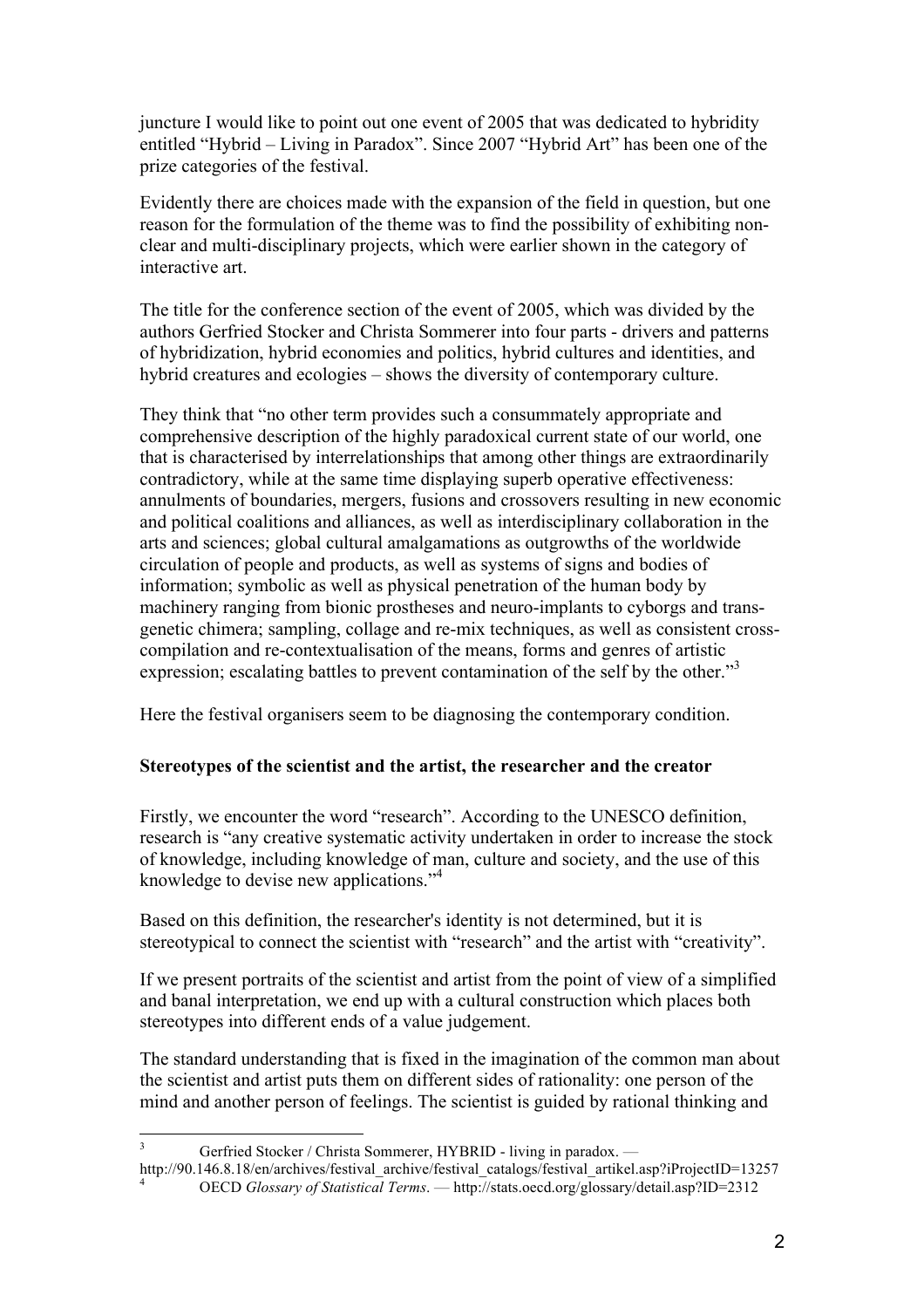the artist by emotions. The scientist and artist can be described as the "mad individualist", the "mad scientist", or the "hermitic artist", who has escaped into an ivory tower and is detached from social reality. On one side we see an image of Dr. Moreau or Frankenstein, and on the other side we see an image of a lonely and mad artist, such as van Gogh or Gauguin, one who has chosen inner and the other external emigration. This interpretation places creators at polar extremes, into a space without human communication, unavailable to ordinary people.

The public understanding of the relationship of scientists and artists in relation to the power infrastructure is diametrically different, when we understand politics and economics as power. Artists are understood frequently as fighters against power structures, rebels, and this is proved by contemporary interventionist art. Scientists are pictured as working for the military-industrial complex. Artists also live in an economic and social environment, obeying unquestioningly the rules of social dependency and interrelations.

While scientists are depicted as representing evil intelligence because of their connections with the military-industrial complex, artists are also not independent of economic sources of support. Artists do not refuse the opportunity to exhibit their works or the support of sponsors. The artist is not likely to start pondering his independence when an art academy offers him a job, or a military academy buys his artwork to hang in the lobby of its main building.

It is not possible to make generalisations about the independence of artists or scientists without looking closer at individual cases, not to mention the scale of good and evil. They represent the fields of science and art, which have certain social functions and their development is connected with the needs of society and people.

While science uses certain methods of approaching reality, art is understood as methodless, emphasising the random and chance as the basis of creative thinking, if we consider one of the few "methods" of art. But, even in science, chance is important, not only in the sense of the accidental falling of an apple on Newton's head being the inspiration for the theory of gravitation, but also in the sense that random conditions in scientific experiments give new results and become the basis for new knowledge.

German theoretician and new media artist Peter Weibel, who has written extensively on technological art during the last forty years, claims that science and art can be understood as methods: "This is our first claim: art and science can only reasonably be compared if we accept that both are methods. This does not mean that we declare that both have the same methods. We only want to declare that both take a methodological approach, even if their methods are or can be different."<sup>5</sup>

There are others, especially representatives of the contemporary trend of "artistic research", who justify the artistic method of enquiry as being as valuable as the scientific method.

 $\overline{a}$ 

In reference to the above-mentioned stereotypes, we can conclude that the distinction

<sup>5</sup> Peter Weibel, The Unreasonable Effectiveness of the Methodological Convergence of Art and Science, in Art @ Science, Christa Sommerer/Laurent Mignonneau (eds), Vienna/New York, 1998, p. 170.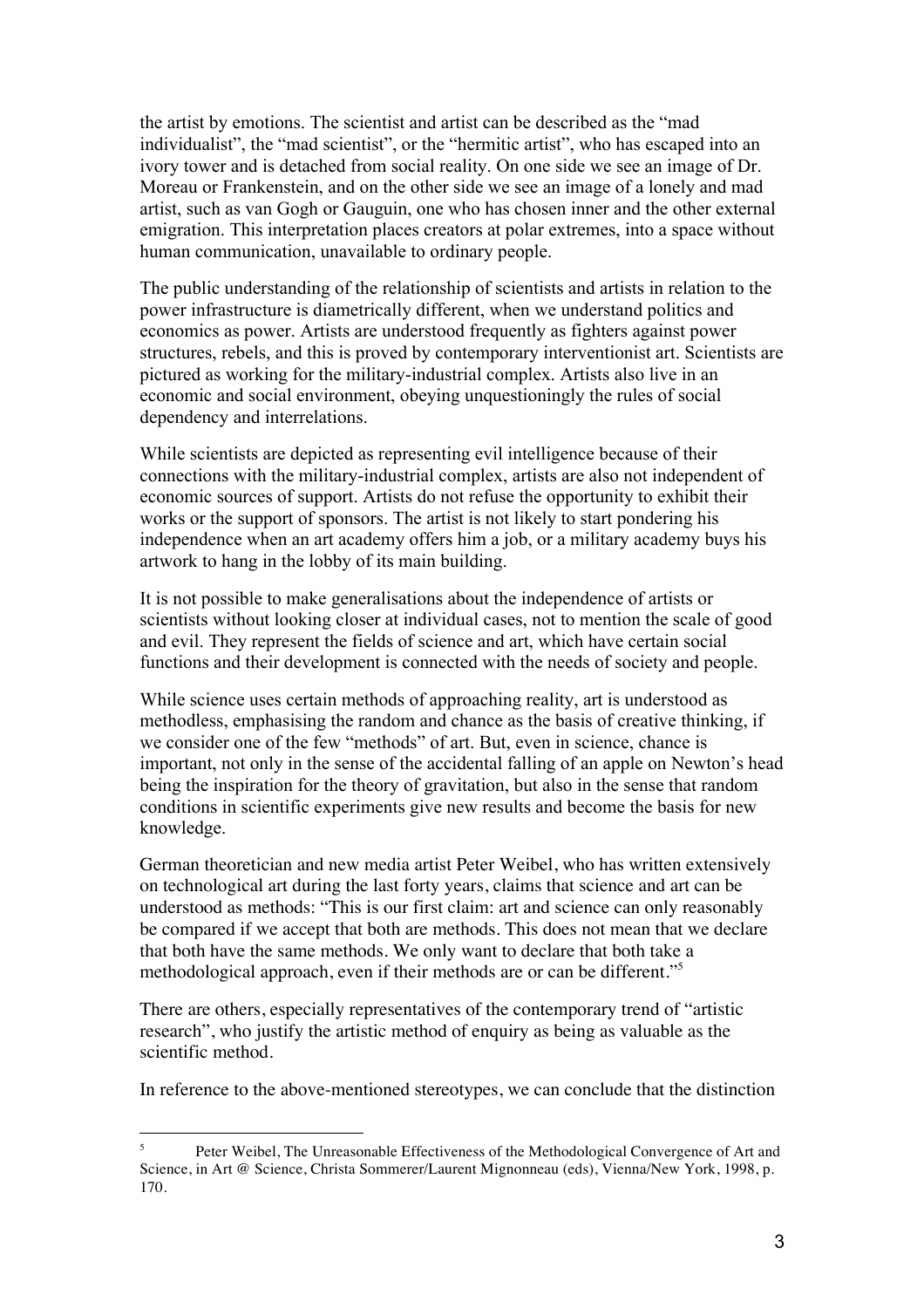between scientists and artists on the basis of rationality/emotionality, common sense/madness, engagement/independence is irrelevant, especially in connection with contemporary art. Every human activity is based on both the intellectual and emotional. Discovering the new is frequently connected with a non-rational testing of borders, a kind of madness, an activity which doesn't have roots in common sense, and the realisation of bigger projects is connected with institutional work and collective collaboration.

### **Contemporary condition: collectivity and hybridity in art**

The research-based or "scientific" approach in contemporary artworks is mixed with the traditional approach and is seen as new, recently born, a result of the new media era, but it existed earlier as well.

Visiting contemporary media festivals and conferences, such as Ars Electronica in Linz, Art+Communication in Riga and Transmediale in Berlin, you can encounter in exhibition spaces unusual materiality, creatures or objects, which seem to belong in scientific museums, zoos or botanical gardens. Robots gardening plants which are manipulated via the internet, or hamsters running to food stations; aquariums on wheels which are moved by Siamese fish; 3D animations created by touching plants; a performance artist moved by the internet. These works, made in the last fifteen years, are born from interdisciplinary and inter-material research and experiments, frequently through the enormous effort of collaborative teams. The common characteristic of these works is a digital base of input and output devices; audience participation with the artwork is digitally mediated.

We can find proof that we are in an important phase of changes in a book by Stephen Wilson, *Information Arts*.<sup>6</sup> In his list of contemporary science fields, we can see that in the hybrid research field artists are working individually as well as in collaboration with scientists or research centres.

Here we can add the trend of collaboration between artists and science centres, a good example being "Artists-in-Labs"<sup>7</sup>, a project realised in Switzerland. Artists were embedded into science and research centres, where they realised their projects. The results were mostly illustrations of artistic ideas using scientific technology. Critically evaluating such artistic projects, it seems to me that they didn't achieve any new information; still, they are valuable attempts at establishing a new trend.

To exemplify the nature of the contemporary moment, collaborations between art, science and music can be added to the list, e.g. Xerox PARC, the Banff Centre for the Arts (Banff, Canada), ART+COM (Berlin), the Ars Electronica Futurelab (Linz), the

<sup>6</sup> He describes common research and experimental areas of collaboration between art and science: biology (micro-biology, genetics, behaviour of animals and plants, processes of body and brain, visualization of the body and medicine); physics (particle physics, nuclear energy, geology, chemistry, astronomy, space research and GPS technology); mathematics and algorithms (algorists, fractals, genetic art and artificial life); kinetics (conceptual electronics, sound installation and robotics); tele-communication (telephone, radio, tele-presence and net-art); and digital systems (interactive media, VR, alternative sensors, haptics, artificial intelligence, 3D sound, speech, scientific visualization, surveillance systems and information systems). S. Wilson, Information Arts. Intersections of Art, Science, and Technology. The MIT Press, Cambridge, Mass., 2002, 945 pp.

<sup>7</sup> "Artists-in-Labs: Processes of Inquiry". Scott, Jill (Ed.) Springer Verlag, 2006, 136 pp and DVD.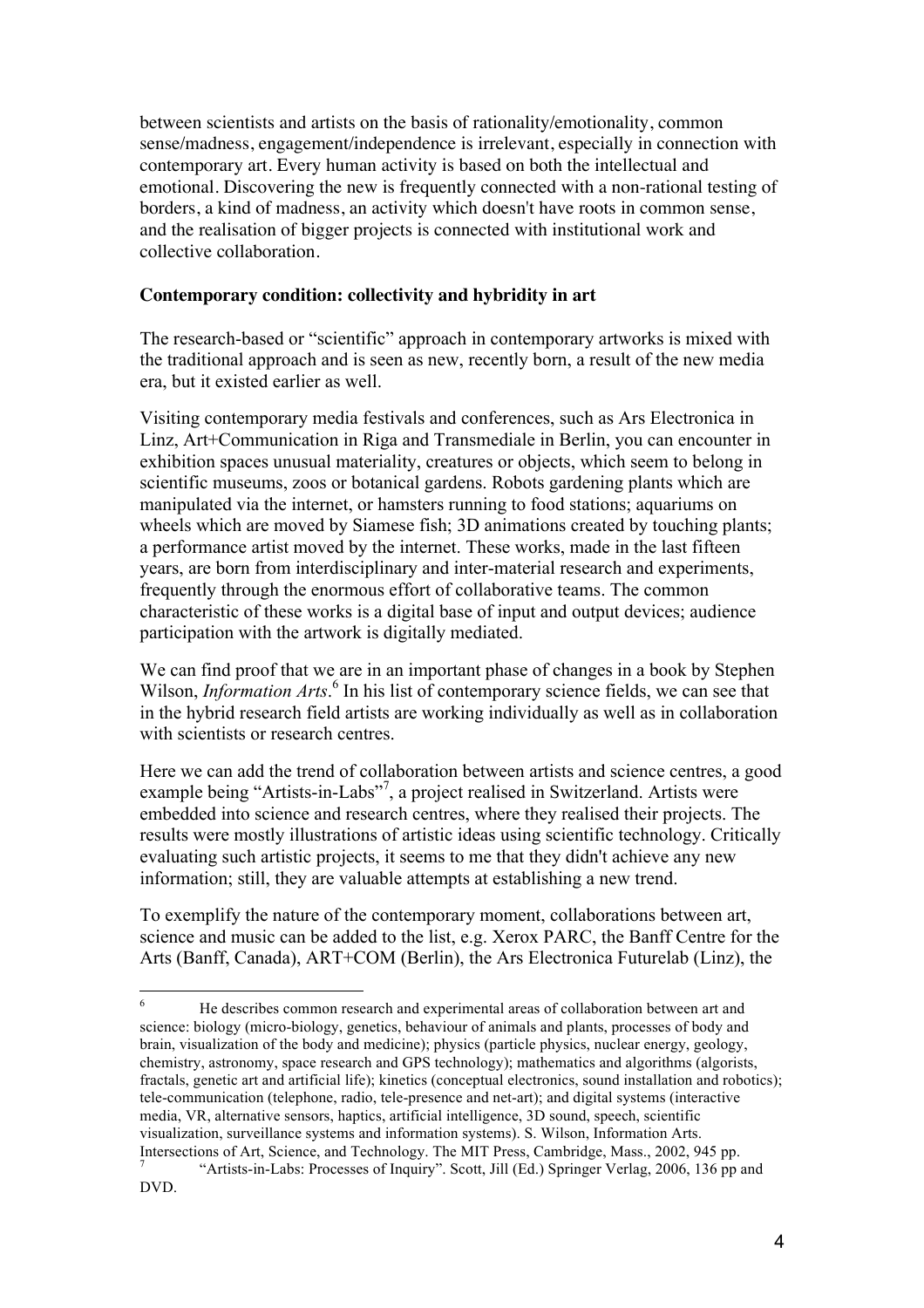Interactive Institute (Stockholm, Sweden), SymbioticA (Australia), Netzspannung.org/MARS (Germany), the Electronic Visualization Laboratory (Chicago), C3 (Budapest), IRCAM (Paris), V2 (Rotterdam), Zentrum für Kunst und Medientechnologie (Karlsruhe) and other centres and research institutions. There is no guarantee that these labs and centres will exist in ten years, but it is certain that, by combining the efforts of scientists and artists, a search for answers to ancient questions has occurred, and new trends in contemporary international art have been born.

The concept of Hans H. Diebner's "performative science" offers an example of hybridization in the fields of science and art. He has applied this concept since 1999, working at the Karlsruhe Center for Art and Media Technology. His work has involved communication between science and art and discussions about the question of how science can profit from artistic methods and approaches.

In the Estonian context, the exhibition "Harku 75" (1975) is an example of collaboration between scientists and artists. However, although there was a common management team, collaborative artworks were not made. An article by L. Lapin, "Objective Art" (1975), offers a positivist and technological approach to art. Another good example is the Soros Centre for Contemporary Art Centre's exhibition "Biotopy" (1995), an effort to connect artists' and scientists' competency.

The essence and structure of art and experimental technology centres have changed. Since 2000, after the hype about new media centres had ended, other artists have suffered from low funding.

At beginning of the  $21<sup>st</sup>$  century, several new media practitioners began asking about the identity of centres for contemporary art and media. In 2005 this took the form of the change of the funding model of the Tokyo media museum ICC, which belongs to the Japan Telephone and Telegraph Company (NTT). In 2005 in the mailing list "Spectre", discussion of media centres of the 21<sup>st</sup> century occurred. These centres have resources for artists that have grown bigger as funds have become available for their support. As computers and video technology become cheaper, there is no reason to purchase them institutionally, which earlier, in the 1990s, was reasonable because of expensive and common use. In the contemporary situation, where the "centre" for digital art is the laptop of the artist, there is no need for centres as places for hardware.

On the other hand, the need for collaboration and collection still exists. As Annick Bureaud wrote: "If you want to have a 'collection' and do 'serious' work, then I guess you do need a big institution. Also, in some directions of 'media lab' without a stable, big institution, it is often hard to do 'real' work.

But I do think that institutions of different sizes with different goals are needed, especially for cutting-edge experimental projects."8

In her later remarks, Bureaud defined "cutting-edge" as "emerging practices" or new practices without previous analogues.

In conclusion, it is possible to define the main goal of the individual and institutional agents as producing "new practices", "emerging practices", and achieving new results

 $\overline{8}$ <sup>8</sup> Annick Bureaud, Re: the media art centre of 21C, Spectre, 9/8/05. — http://post.inmind.de/pipermail/spectre/2005-September/005164.html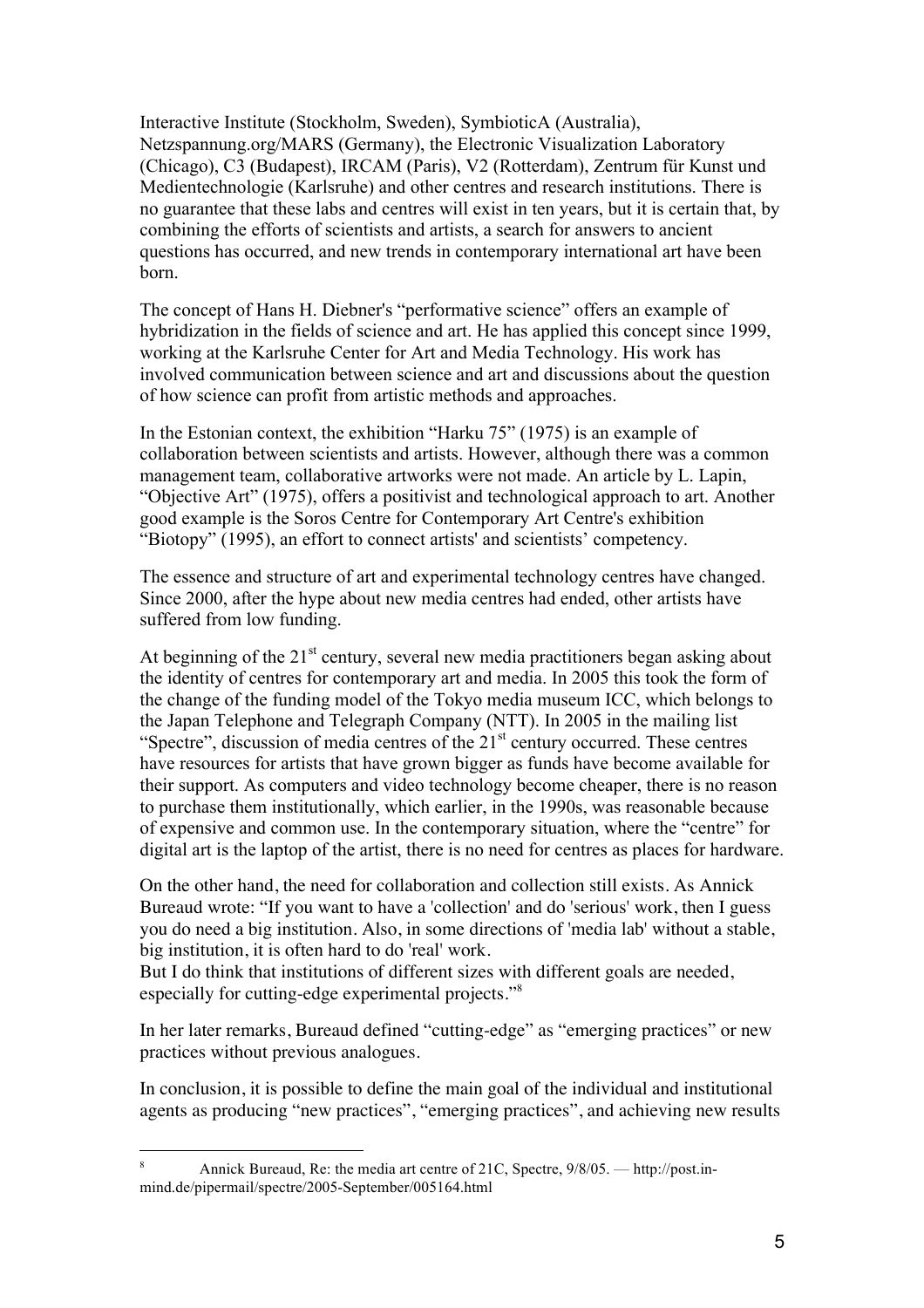through them. Frequently the new practice is the result itself, which in the practice of art can be defined as a "method", a form of activity, which, connected with reality, results in a new point of view. This new view of reality can be defined as a goal of artistic activity, as a result and as a "product".

## **"Third culture"**

At the beginning of the  $21<sup>st</sup>$  century, C.P. Show's 1959 idea of a "third culture", which was discussed by him in "The Two Cultures", resurfaced. This is the merger of science and art, a bridge between the humanities and natural sciences. Works of technological, biological and transgenic character have been offered as examples in recent decades.9 Here John Brockman's book *The Third Culture: beyond the scientific revolution* is quoted, where he says: "The third culture consists of those scientists and other thinkers in the empirical world who, through their work and expository writing, are taking the place of the traditional intellectual in rendering visible the deeper meanings of our lives, redefining who and what we are."<sup>10</sup>

The chapters are written by intellectuals of the "third culture".<sup>11</sup>

"Expository writing" does not actually exist in today's audio-visual time. "Life's deeper understanding" is mediated by film, computer animation and multimedia professionals, who, in collaboration with "scientists and thinkers", present professional knowledge in an understandable way. Presentation of scientific knowledge should no longer be only textual.

Science, as it is commonly understood, is defined by four rules. First, data is collected by measurements and observation. Second, common structures are sought which point to scientific theory, either qualitative or quantitative. Finally, new theories are tested and checked.

According to Webster's New Collegiate Dictionary, the definition of science is "knowledge attained through study or practice," or "knowledge covering general truths of the operation of general laws, esp. as obtained and tested through scientific method [and] concerned with the physical world."<sup>12</sup>

But, more broadly speaking, we can talk not only about connections of art and natural sciences, technological sciences and innovation, but also about the influence on art of philosophy, linguistics, psychoanalysis, semiotics, structuralism, sociology, biology, mathematics and medicine. These influences are clearly reciprocal, or at least art

<sup>9</sup> Art&Science. Creative Fusion. European Commission, Directorate-General for Research, Brussels, 2008.

<sup>10</sup> John Brockman. The Third Culture. Beyond the Scientific Revolution, http://www.edge.org/documents/ThirdCulture/f-Introduction.html

<sup>11</sup> Physicists Paul Davies, J. Doyne Farmer, Murray Gell-Mann, Alan Guth, Roger Penrose, Martin Rees, Lee Smolin; evolutionary biologists Richard Dawkins, Niles Eldredge, Stephen Jay Gould, Steve Jones, and George C. Williams; philosopher Daniel C. Dennett; biologists Brian Goodwin, Stuart Kauffman, Lynn Margulis and Francisco J. Varela; computer scientists W. Daniel Hillis, Christopher G. Langton, Marvin Minsky, and Roger Schank; psychologists Nicholas Humphrey and Steven Pinker. See http://www.edge.org/documents/ThirdCulture/f-Introduction.html

http://www.sciencemadesimple.com/science-definition.html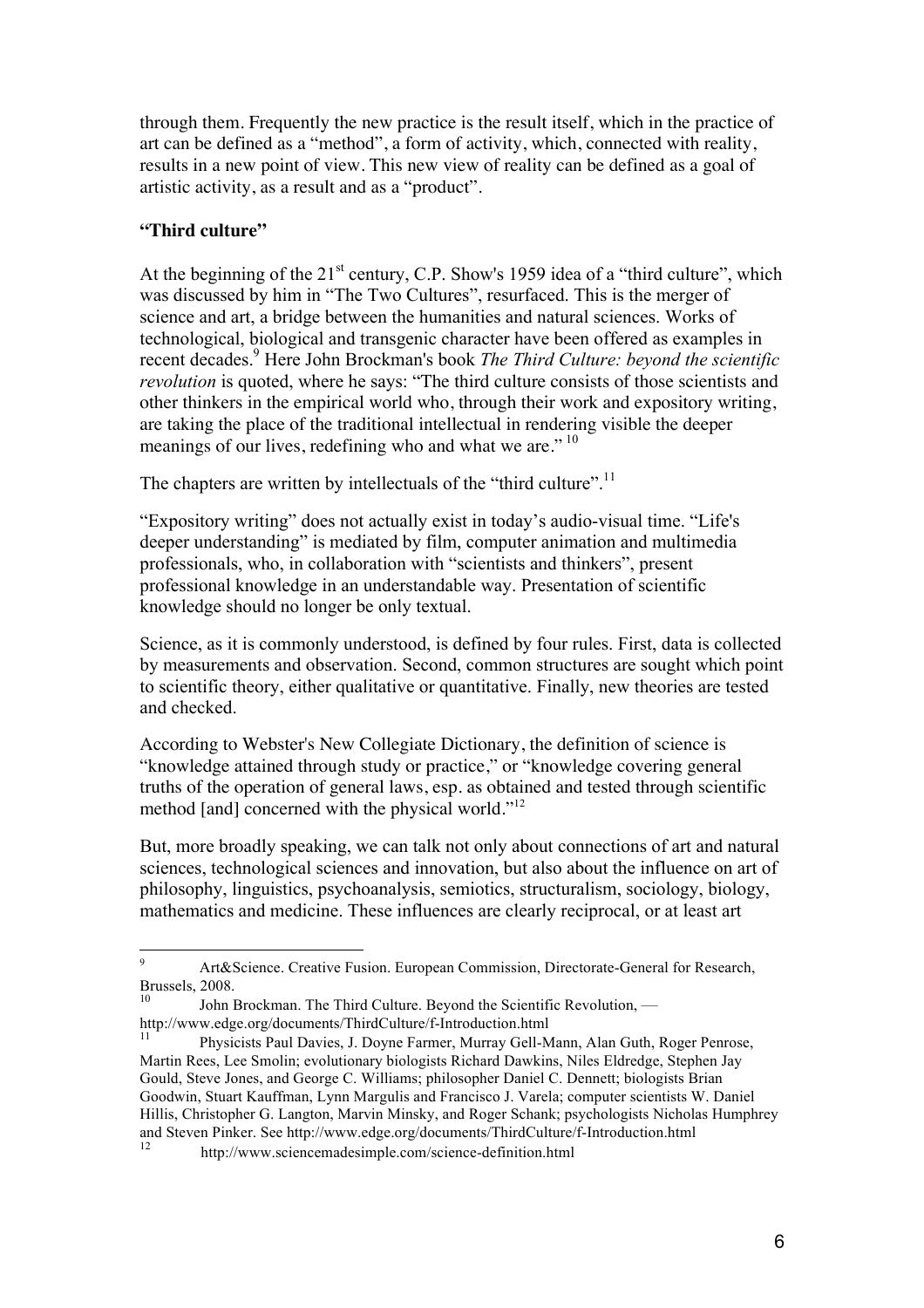people would like to believe so and think of art as a "method", a soft approach towards the solution of scientific problems.

The word "creativity" is considered to be a part of the vocabulary of art defenders, as though it is not part of all human efforts with novel ambitions. At the same time, even "science" is not a consistent sphere; it is divided into fields, which require different natural abilities and talents. When we compare biology, zoology, mathematics and physics, which belong to the applied sciences, even here there is an evident division between "soft" and "hard" fields. Speaking of natural sciences and the humanities, the former is more precise and cold, while the latter requires more compassion and empathy.

In the same way, we can discuss different fields of art. Some artists can be seen as "scientists", or representatives of a distinctive and precise way of working, as were Victor Vasarely and Manfred Mohr. Other artists are more "true artists", lacking any research-based approach to their art. They are like singing birds. In the category of 19<sup>th</sup> century predecessors of the research-based approach fall the inventor of photography, Louis Daguerre, who was a painter, and the inventor of the telegraph, Samuel Morse. Other talented men of the time were developing already existing scientific knowledge, but in their daily work they painted.

On the other hand, we can exemplify our approach with artists whose lives and work contain more spontaneity and uncontrolled activity because of the nature of their talent and through the coincidence of circumstances. These "chaotic", non-rational artists we know from art history as rebels and "mad" artists. Clichéd examples would include Vincent van Gogh and Salvador Dali. The latter was famous for his statement that the only difference between him and a madman was that he was not mad. Dali's arrogance was mainly constructed: he was aware of his public games, which were more of an outstanding sales strategy and a way to distinguish himself from others.

In connection with the "chaotic" and non-rational approach, some art history trends can be mentioned, including the automatism of surrealism, which involved a random search for artists' ideas. It was derived from the method of free association of psychoanalysis, which became the basis of abstract expressionism, inspiring the "abstract surrealists" Yves Tanguy, Joan Miro and Arshile Gorky.

Art can even be divided, in terms of manner of work and creative practice, into spontaneous and discrete art. Although this is a simplification, it is still relevant and we can define these "methods" as the chance-based and the rational approaches, both of which we encounter in works of the same creator.

### **Search for the new context in the sixties**

Before discussing hybrid artworks and interdisciplinary art, the inspiring sixties should be mentioned as a historical intermedium which changed and shaped contemporary media and hybrid art. It was a period when technical experimentation was embedded into the system of contemporary art.

Attention should be focused on the following aspects that are evident in hybrid practices:

- research-based art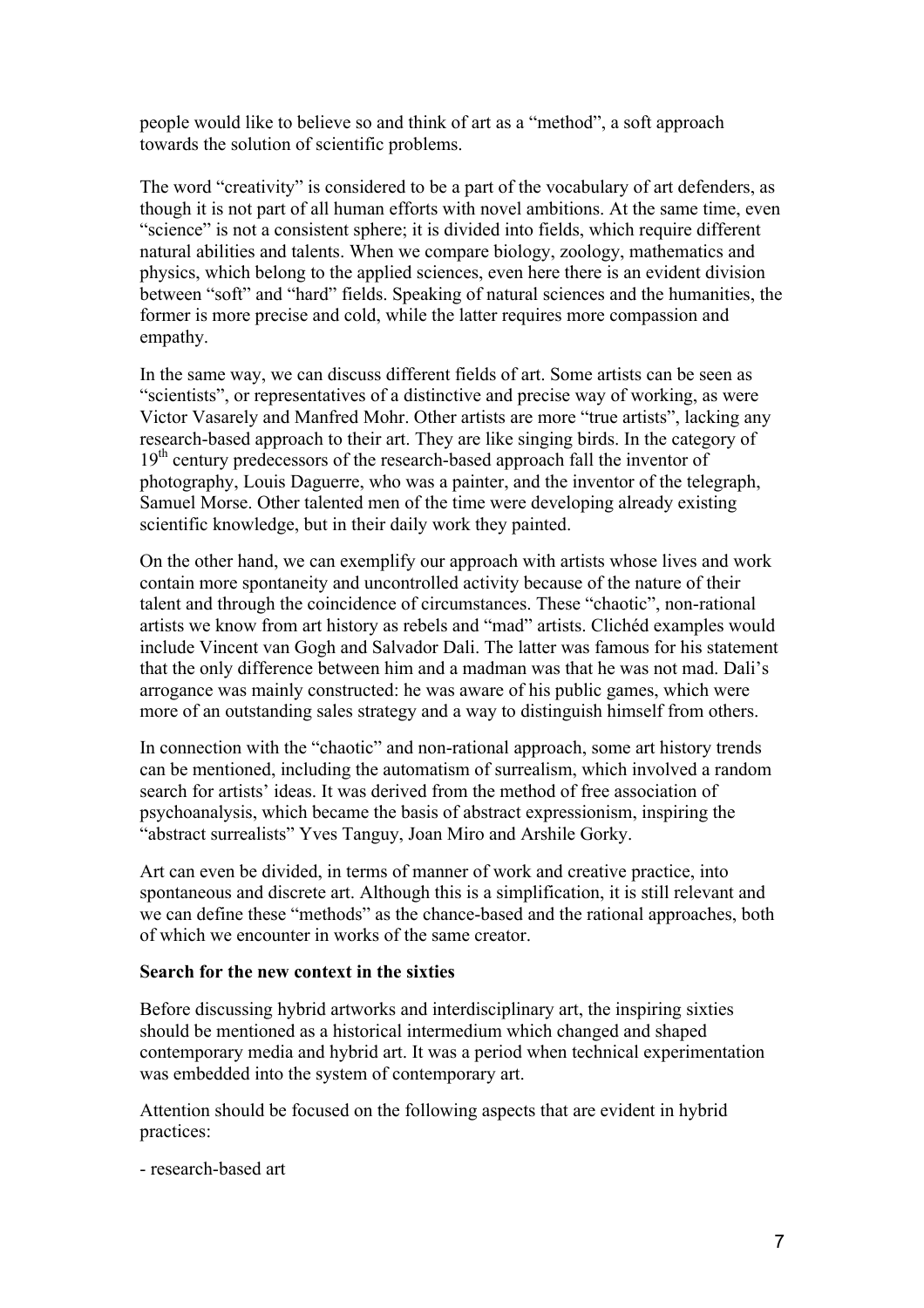- group work
- use of computers and electronic technology in the context of visual art
- collaboration between representatives of different fields

Creators who started to work with new technologies shaped the understanding of artists' identity. There are several processes mentioned, especially in connection with the sixties. Certainly we can speak of a scientific-technical revolution that culminated in the excitement over space flights. In relation to art, the search for a new context is mentioned<sup>13</sup>

Movement outside the commercial structure and into a new context happened in two ways: movement towards nature, and into "technology". As for the first movement, *Art and Technology* is an example, and for the nature movement, *Earth Art and Environmental Art*. The goal of both movements was to break down the borders of art and to change the commercial system of the art world.

György Kepes, Billy Klüver and Jack Burnham are mentioned as important catalysts of the "art and technology movement" in the US. György Kepes worked from 1946 on as a professor of visual design at the Massachusetts Institute of Technology, Billy Klüver was an electrical engineer at Bell Labs in Murray Hill, and Jack Burnham was a theoretician. Klüver communicated with the classics of pop art, including Andy Warhol, John Cage, Robert Rauschenberg and Jasper Johns. He collaborated with Jean Tinguely, helping to create the sculpture *Hommage à New York* in 1960.

György Kepes (of Hungarian origin) had the most important role in supporting artists' and scientists' collaboration. He worked in Berlin with Laszlo Moholy-Nagy in the 1930s, where Moholy-Nagy was connected with the heritage of Bauhaus. This collaboration continued in 1937 in Chicago, where the *light-and-colour department*, *Moholy-Nagy Institute of Design* or "New Bauhaus" was established. Kepes taught from 1946 in the Massachusetts Institute of Technology. There he established CAVS, the *Center for Advanced Visual Studies,* which emphasised the collaboration of scientists and artists. As Kepes intended, such a collaboration was provocative for scientists, who would through collaboration arrive at ideas which otherwise wouldn't be achievable. Many scientific discoveries have been initiated by visual and aesthetic experiences.<sup>14</sup>

In the same spirit, the CAVS-inspired MIT Media Lab is working in interdisciplinary work-groups today.

As with Douglas Davies in 1973, Kepes wrote in his book *The New Landscape in Art and Science* on art and science as fields using visual tools. Certain forms and shapes are visible only through new optical devices, such as technology meant for infrared or ultraviolet vision, X-rays, and microscopic and telescopic technology. For such visualisation, Kepes arranged the exhibition "The New Landscape" in 1951, where microscopic and macroscopic images by scientists were shown together with artists'

<sup>13</sup> See Marga Bijvoet, Art as Inquiry: Toward New Collaborations Between Art & Science, Oxford: Peter Lang, 1997.

<sup>&</sup>lt;sup>14</sup> D. Davies, Art and the Future. Praeger Publishers, New York, 1973, p. 119.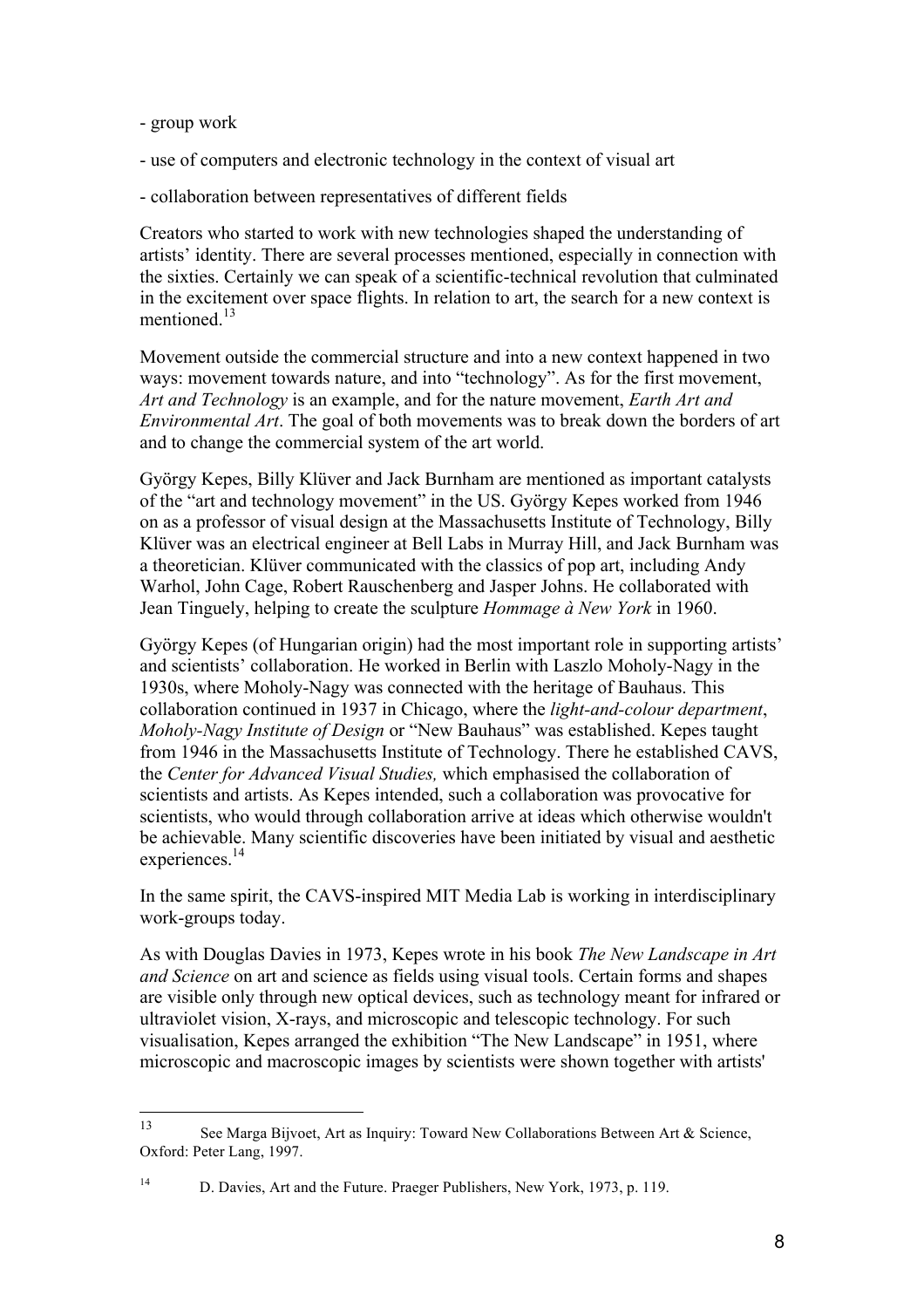analogue images.15

The movement "Experiment in Art and Technology" (EAT) played a remarkable role; it was established in 1967, a year after the event "9 Evenings: Theatre and Engineering". It was a non-profit organisation for advancing collaboration between engineers and artists. The founders were Billy Külver and Fred Waldhauer, and two artists: Robert Rauschenberg and Robert Whitman. Klüver stated that science, technology and art were tightly connected. Despite his legacy in the history of technological art, his works are not very well known and have not received critical recognition. Klüver's legacy in the history of media art is much wider than only the use of new technologies and tools.

He tried to connect art and science and, in doing so, he wanted to bring artists closer to technological material and connect them with forces which formed contemporary society, especially the cultural changes of the 1960s. Klüver introduced the world of artists to scientists, believing in mutual understanding. These ideas became the basis for the collaborative work of contemporary engineers and artists.

In the information letter of EAT of 1 June 1967, Billy Klüver and Robert Rauschenberg wrote: "E.A.T. leads artists to achieve new art through new technologies and to work towards professional recognition in engineers' society."16

The event "9 Evenings: Theatre and Engineering"<sup>17</sup> was arranged by artists and engineers and it is seen as a predecessor of contemporary multimedia performances. However, the New York audience, spoiled by Broadway, complained about imperfect performances, but according to Klüver they were successful. His opinion was that it was irrelevant whether technology was functional or not. The relationship between artists and technology could be intuitive and experimental, in the same way as scientific research, and full of risks. $18$ 

The most ambitious project was E.A.T.'s Pepsi Pavilion for EXPO '70 in Osaka, Japan. Klüver's intention was to create a lab environment, encouraging a live programme which offered experimental opportunities instead of using determined or "dead programming", as he called it, which was typical of other exhibition pavilions. To achieve that goal, he assembled a team of artists, engineers, scientists and architects. As a result, a spherical dome was built, with a height of about 10 metres, that was surrounded by a steam cloud hovering over the pavilion. The interior, covered with mirrors, played electronic music, and freedom of participation was

<sup>15</sup> Ibid, p.119. <sup>16</sup> D. Davies, Art and the Future. Praeger Publishers, New York, 1973, p. 137.

<sup>17</sup> In 1965 Billy Klüver, with the help of Robert Rauschenberg, found competent engineers at the Bell Laboratories (Murray Hills, New Jersey, U.S.) to participate in an interdisciplinary project which connected avant-garde theatre, dance and new technology. Ten artists participated in projects (John Cage, Lucinda Childs, Öyvind Fahlström, Alex Hay, Deborah Hay, Steve Paxton, Yvonne Rainer, Robert Rauschenberg, David Tudor and Robert Whitman) and created original performances. Artists worked with engineers, who helped to create technical components. (see Collection of Documents Published by E.A.T., 9 Evenings: Theatre and Engineering (1965-1966) http://www.fondation-langlois.org/html/e/page.php?NumPage=396) Engineers spent more than 850 hours on preparation, which cost \$150 000, and later spent 2500 hours. During nine days of performances, 10 000 people attended. D. Davies, Art and the Future. Praeger Publishers, New York, 1973, p. 69.

D. Davies, Art and the Future. Praeger Publishers, New York, 1973, p. 69.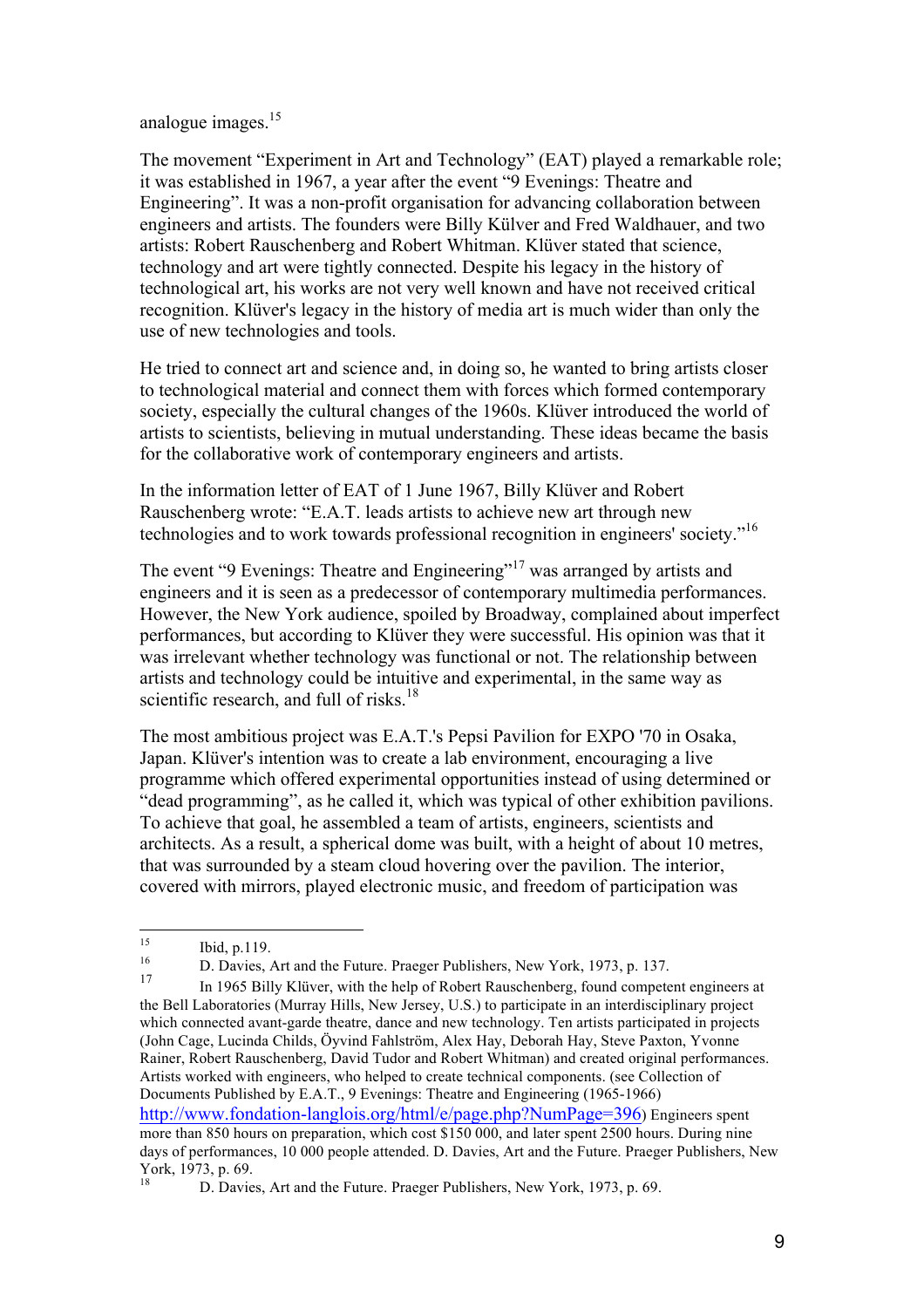offered to visitors. They had to create their own experience.<sup>19</sup>

In the context of contemporary art, the intention of "making one's own experience", openness as opposed to "dead programming", is a quite innovative part of participatory, relational and interactive art. Keeping in mind the various backgrounds of E.A.T. members, their activity is an example of interdisciplinary and hybrid realisations.

As a result, new types of authors have emerged: artists-engineers, artists-researchers, artist-designers and artists-managers.

To this discussion we could add the exhibitions of **Nove Tendencije** ("New Tendency", beginning in 1961) in Zagreb. "New Tendency" became an international movement in 1961-73, where artists from Yugoslavia, Italy, Austria, Switzerland, Germany, Hungary, Argentina, Spain, Holland, the USA and other countries participated. Their formation and development was influenced by the relationship with the Paris group GRAV (Groupe de Recherché d´Art Visuel), with whom they collaborated in 1962-63.<sup>20</sup> "Research" was part of GRAV's name. "New Tendency" avoided the term "computer art" and used "visual research". The word "research" ("recherché") was added to the title of the group in 1963: Nouvelle Tendance – recherché continuelle (NTrc). $^{21}$ 

Their goal was mostly scientific and "rational" research on visual perception and art, as well as defining terminology more precisely to avoid translation mistakes. Methods of natural science, such as objectivity, transparency and controllability, promised new artistic legitimation. Also, they attempted to abandon the former definition of geniality, which is a by-product of a sacral understanding of creativity, and emphasised lifting artistic research to an objective and collective level. Here they leaned toward the experience of classical avant-garde, De Stijl, Bauhaus and constructivism, and opposed themselves to abstract expressionism, informal art and tachism $^{22}$ 

These examples of experimental activity in art, science and technical innovation in the US and Europe reflect an ambitious effort, which resulted in a completely transformed artistic environment.

In conclusion, I would like to list the main results of the legacy of the 1960s:

- Synthesis of the field and collaborativity. Artworks and performances were created as the sum of a hybrid competency of artists, technicians, engineers, musicians and scientists.

- Artwork had "open programming": viewers could compile their own experience.

<sup>19</sup> D. Davies, Art and the Future. Praeger Publishers, New York, 1973, p. 137.<br>20 M. Rosen, Die Maschinen sind angekommen. Die [Neuen] Tendenzen – visuelle Forschung und Computer. - bit international, [Nove] tendencije – Computer und visuelle Forschung Zagreb 1961- 1973. Hg. Peter Weibel und Margit Rosen. ZKM, Karlsruhe, 2008, p. 39.

<sup>21</sup> M. Rosen, Die Maschinen sind angekommen. - Die [Neuen] Tendenzen – visuelle Forschung  $\frac{1}{22}$ und Computer, p. 40.

<sup>22</sup> M. Rosen, Die Maschinen sind angekommen. - Die [Neuen] Tendenzen – visuelle Forschung und Computer, p. 40.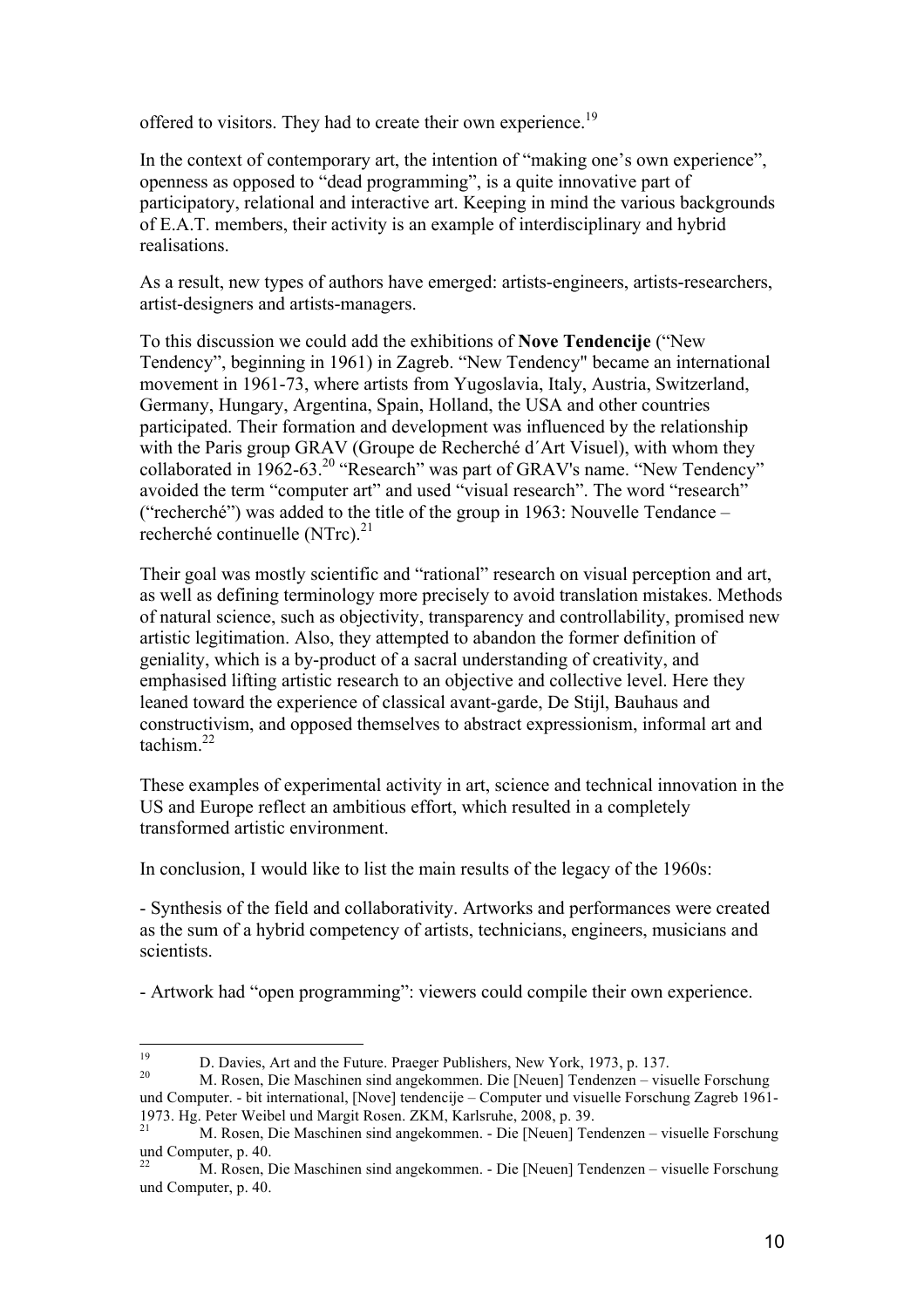- New technology was used in the making of artwork.

- Creative work was preceded by research, which meant new technical and visual solutions.

### **On hybrid artworks in the context of research-based art**

The word "hybrid" has been used in art for decades. In the 1960s artists and engineers designed synthesizers of sound and image, as they can be referred to according to Steina and Woody Vasulkas's classification: *Hybrid digital/analogue audio synthesizer* (Pulsa Group, P. Kindelman 1968), and *Hybrid audio/video Installation* (Behrman, Diamond, Watts 1974).<sup>23</sup> They carried on the work on hybrid and synaesthetic machines that had begun in the arts earlier.

In terms of the synaesthetic dimension, we can mention Oscar Fischinger's films and his "Lumigraph", Mary Ellen Bute's synaesthetic film practice, Thomas Wilfried's "Clavilux", Charles Dockum's "MobilColor Projector" and other screen-based or object-based practices and artworks in the first half of the  $20<sup>th</sup>$  century, which were meant to evoke hybrid sensorial and synthetic experiences. Creators experimented with expansive new technology, such as electricity and colour film.

The term "hybrid/hybridity" was used in the practice and texts of Ars Electronica festivals years before the birth of the "hybrid art" category: hybrid space (Hybridräume, 1997), hybrid workspace (1998), hybridity of media (Hybridität von Medien), hybrid culture (Hybridkultur, 1996), Hybridation (1986), Hybridsystem (1979, 2002), hybrid computer (Hybridrechner), analogue-digital hybrids (analog/digital-Hybriden, 1992, 1977), hybrid man-machine systems (Hybride Mensch-Maschine Systeme, 1992), and hybrid automata (hybride Automaten, 1990).<sup>24</sup>

In the following, I will discuss more specifically hybrid and research-based projects, whose character is a collaborative and mediated way of acquiring knowledge. A valuable aspect is the independence of the project, that the project is not definable under some narrow category  $-$  it is inter-disciplinary and hybrid.

With the following examples, it is possible to draw parallels with the art of the 1960s, through the same traits: that there is research-based art, group work, a sum of different competencies and the use of computers and electronic technology.

I will focus attention on Ars Electronica's hybrid art definition, which was inspired by biology. Members of the jury wrote in 2007 that they had abandoned, in the selection

<sup>23</sup> CLOUD MUSIC (Hybrid Audio/Video Installation), 1974-1979 Robert Watts, David Behrman & Bob Diamond. - http://90.146.8.18/de/archiv\_files/19922/1992b\_152.pdf. Check also: Woody Vasulka / Steina Vasulka, Pioneers of Electronic Arts http://90.146.8.18/en/archives/festival\_archive/festival\_catalogs/festival\_artikel.asp?iProjectID=8858

<sup>&</sup>lt;sup>24</sup> Gerhard Dirmoser's research was used for the compilation of this list: "25 Jahre ars electronica – Ein Überblick als Gedächtnistheater", TransPublic Linz, 2004. www.servus.at/kontext/ars/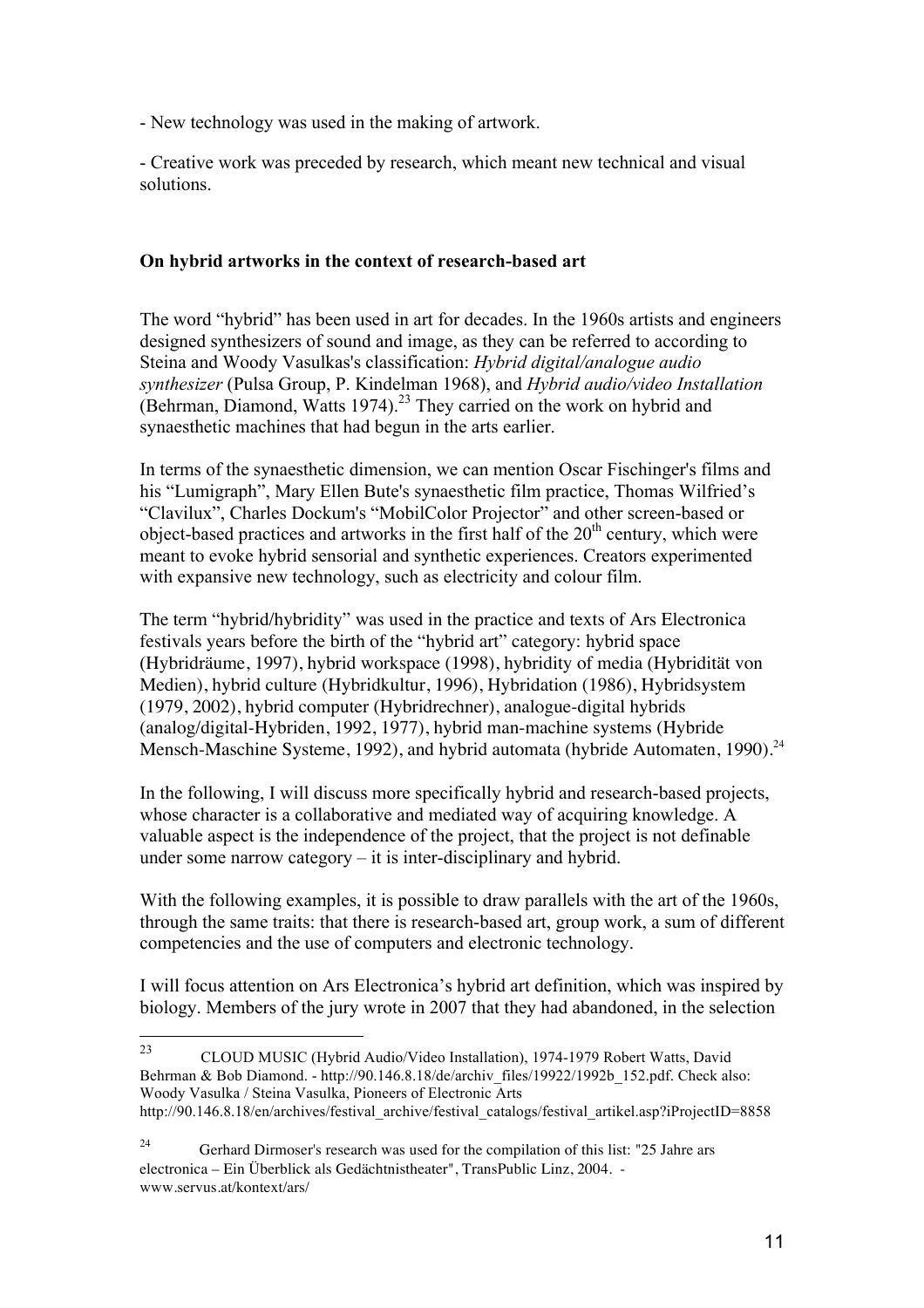of hybrid art, "data translation art" and "works based on the notion of universal code and information technologies works that increasingly inform matter by combining more specific and contextualised codes and material technologies".<sup>25</sup>

As the organisers wrote, a great number of submissions dealt with climate change, ecology, Second Life and telesurveillance; others contained elements of telepresence, brainwave and electromagnetic interfaces, and presented video-enhanced stage performances and media architectures, such as "skins" for public spaces. While they expected that potential award winners would emerge from these clusters, these works finally appeared as quite predictable fusions and surprisingly were eliminated throughout the selection process. $26$ 

"What counted more have been their quality of appropriate intermediality and their ability to condense their complexity into intriguing trompe-l'oeil 'oneliners' — between operationality and symbolism — in which mediated experiences become tangible."<sup>27</sup>

**Yann Marussich's** "Bleu Remix" (2008) is a performance in which the author lets blue secretions come through his skin. The author works with doctors in order to simulate a mutation of his body through biochemical transformations. He calls it a dance; his interior becomes his exterior. In that way, he invites the viewer on a trip through his body. Music during the performance is composed in real-time.

The author writes:

"The challenge I am taking up is to do a show on motionlessness, trying to prove that it is central, and the basis of any movement. I want to smash our way of viewing motionlessness. Make the motionless body a monochrome vibration that hints at the problem of the relationship between outward immobility and inner mobility."<sup>28</sup>

From the audience's point of view, the most amazing thing is the gradual visual transformation. The performer "bleeds" blue liquid. Viewers who surround the performer are much more active and vivid. His sweat, saliva and tears are transformed into a dark-blue liquid, evoking admiration and amazement. The main trigger for this reaction is the subconscious feeling of fear that is connected with seeing body secretions, which remind us of injuries, sickness and death.

Naturally, every person influenced by art historical visuals has in his visual memory images of martyrs; the strongest connection is evidently with Jesus Christ. Yann Marussich places his performance and body into a heavily loaded context of visual

<sup>25</sup> Tim Edler, Yan Gong, Jens Hauser, Richard Kriesche, Michael Naimark, Pervasive Intermedia—Searching and Finding Criteria in the Open Space of Hybrid Art. – CyberArts 2008, International Compendium Prix Electronica. Eds: Hannes Leopoldseder, Christine Schöpf, Gerfried Stocker. Hatje Cantz Verlag, Ars Electronica 2008, pp. 96-97.<br>
<sup>26</sup> Ibid., p. 98.<br>
<sup>27</sup> Ibid., a. 08

 $\frac{27}{28}$  Ibid., p. 98.

<sup>28</sup> CyberArts 2008, International Compendium Prix Electronica. Eds.: Hannes Leopoldseder, Christine Schöpf, Gerfried Stocker Hatje Cantz Verlag, 2008. p. 112.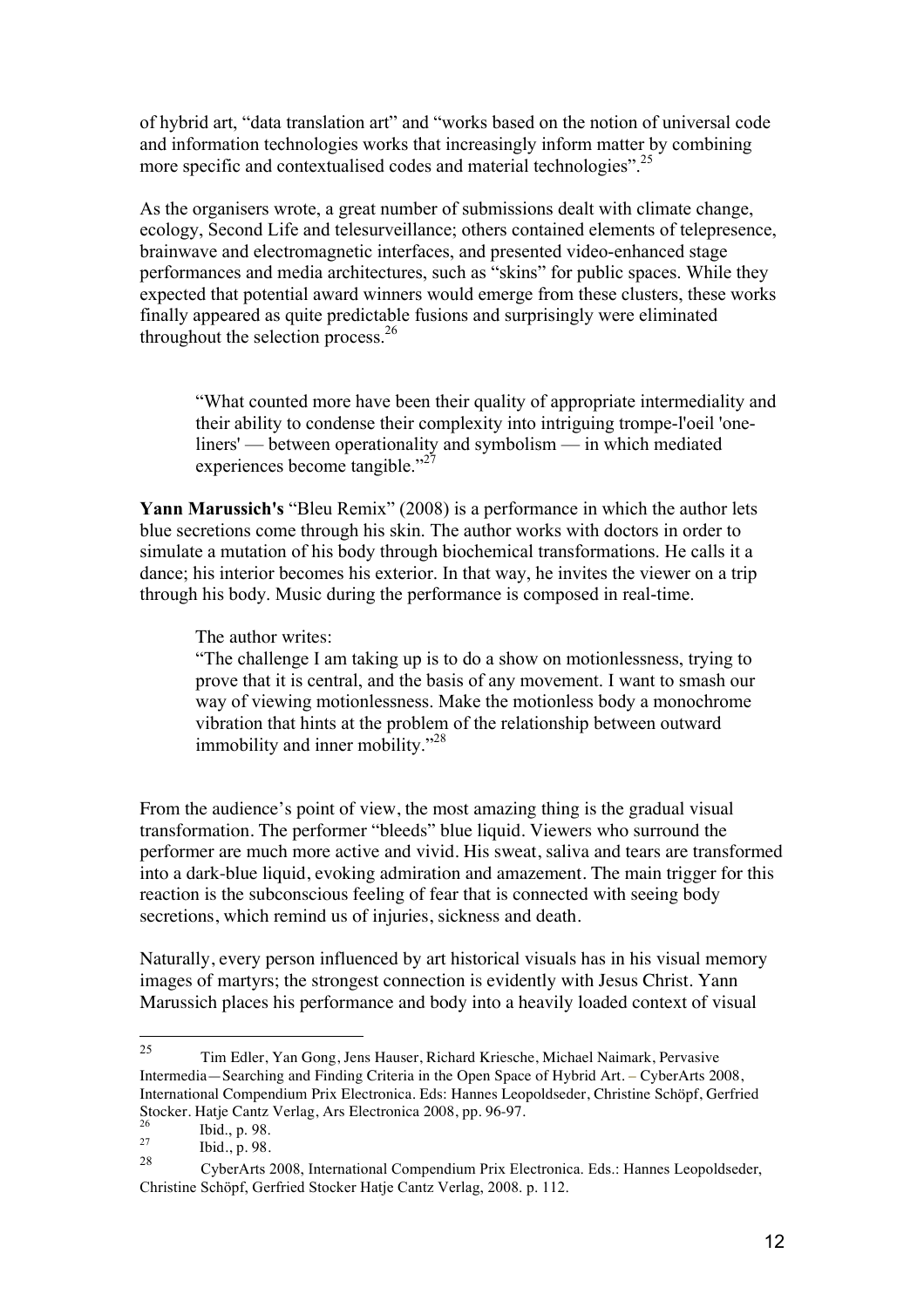and cultural memory, causing a chain of connections and emotions.

However, he writes that he doesn't want to show suffering, but the strength that you can draw from your own suffering.<sup>29</sup>

From another perspective, his inspiration is butoh-dance, from the point of view of slow movement. This brings in Marussich's interpretation of the body being closer to the rhythms of nature. This is an attempt to approach a plant-like rhythm. In "Blue Remix", the non-moving dancer is not a provocation, but has very much to do with getting back to where it all starts.<sup>30</sup>

The New York artist **Brandon Ballengée** began his project "Malamp UK" (USA, 2008) in 2006, in scientific collaboration with Dr. Tim Halliday, Dr. Stanley Session and Richard Sunter. This is a multidisciplinary and transdisciplinary work, which is based on information collected from the lab and the environment. The project, commissioned by The Art Catalyst, involved research on the condition of British amphibians. Within a week, the artist had found dozens of unusual toads and frogs at a site in Yorkshire, England. As an "eco-activist", the artist invited the public to participate in the scientific field research, believing that interaction was the basis for social change. Acting as biologists, the public could see the biology of their close surroundings. At times, degradation was uncovered. In one area of England, near a scenic residential garden pond, in an artificial vision of tranquillity, there were monstrous creatures sculpted by the environment. The experience of the audience was emotionally complex, often uncanny, and hopefully changed people. The dual project of art and biology was the artist's attempt to sculpt society. <sup>31</sup>

Visually the project was surprising and unexpected, as it showed the depth of biological transformation. Though it was claimed that the frogs' mutation was not clear, it was clear that there was a problem in the environment. People are chemically detached from the natural environment; the physical and body-related connection with nature is not direct. The influence of civilisation on biological organisms is not understood. But people also belong to the biological environment. Therefore, changes in amphibians indicate the condition of the environment that people share with frogs.

The hybridity and transdisciplinarity of the project, the connection between different fields of science and presentation practices are evident and don't require comment. It is evident that showing scientific facts to the public through participation and not a scientific article makes the idea understandable and accessible.

**Helen Evans, Heiko Hansen / HEHE**: Pollstream - Nuage Vert. The duo HEHE developed the Pollstream project as a series of interventions and installations in 2002- 2008. The project researched man-made clouds in terms of their cultural and political meaning. The duo constructed a series of public actions and a non-utilitarian design which culminated in the Nuage Vert action in Helsinki: the vapour emissions of a coal-burning power plant were illuminated with green laser animation, drawing an outline of the moving cloud onto the cloud itself and turning it into an attractive sign

 $\frac{29}{30}$  Ibid, p.112.

 $\frac{30}{31}$  Ibid, p. 113.

http://www.artscatalyst.org/projects/detail/amphibians\_study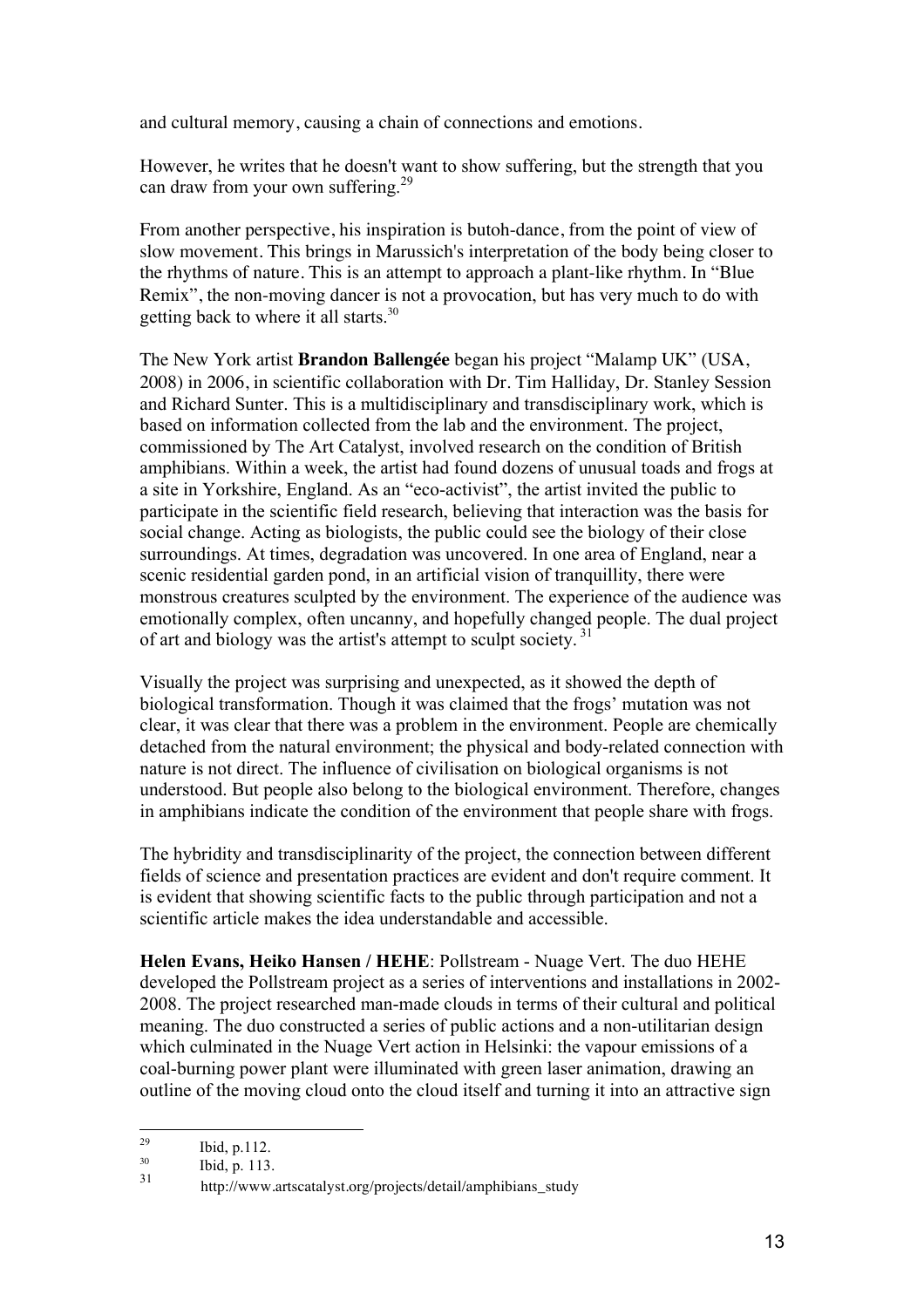of the city which responded to the local energy consumption.

The artists motivated several thousand residents to limit their energy consumption by unplugging their electrical devices, and Nuage Vert temporarily lowered energy consumption to 800 kVa. Spent energy was "wasted" to project a green cloud on the vapour cloud. The project required years of public negotiation. Partners from laser physics, computer science, electronic engineering, energy producers, air-quality monitoring organisations, cultural institutions, environmental activists and a governmental energy awareness agency took part.<sup>32</sup>

In addition to an impressive list of collaborators, the project offered clarity to the public; it was very understandable and created standards for future hybrid projects. The project contained a self-evident level, was open for collaboration and represented certain moral and world-improving dimensions, allowing citizens to participate in saving energy and nature.

The following are other example projects containing such criteria as collaboration, inter-disciplinarity and strong consistency.

**Eduardo Kac's** famous "Natural History of the Enigma" was awarded the Goldene Nica at Ars Electronica 2009. It was a collaboration with the scientists Neil Olszewski, Department of Plant Biology, and Neil Anderson, Department of Horticultural Science, University of Minnesota, St. Paul, MN.

Kac called his creation "plantimal", from "animal" and "plant". The project took place in 2003-2008, with the goal of creating an interspecies organism, which was called Edunia – derived from Eduardo and petunia. As the basis for a genetic experiment, Kac's and a petunia's genetic material was used.

Ten years earlier, Kac had presented the project "Genesis" at Ars Electronica and later created the scandalous "GFP Bunny" – a rabbit that glowed in UV light. While earlier genetic experiments had been associated with fear, now they were accepted warmly, explained Kac.<sup>33</sup>

Edunia produced its own protein. A plant is able to produce protein, and multiply its genetic material only if physics and nature make it possible. And finally, as Kac claimed, plants and people have common predecessors. Kac's merging of plant and animal was nothing more than going backwards in evolution, in time. This fact brought interesting tension into this work.<sup>34</sup>

In the end, Kac quoted a poet from the beginning of the  $20<sup>th</sup>$  century who thought that poets should write a poem like a tree grows. In Kac's opinion, an artist should grow a tree like writing a poem.<sup>35</sup>

Finally, there is the example of Stelarc's "**Ear on Arm"**. We are dealing here with a

<sup>32</sup> Pollstream, Helen Evans, Heiko Hansen / HEHE. CyberArts 2008, International Compendium Prix Electronica. Eds.: Hannes Leopoldseder, Christine Schöpf, Gerfried Stocker Hatje Cantz Verlag, 2008, p. 106.

<sup>33</sup> Ars Electronica forum, September 2009. Author's notes.<br>
35 Ibid. 35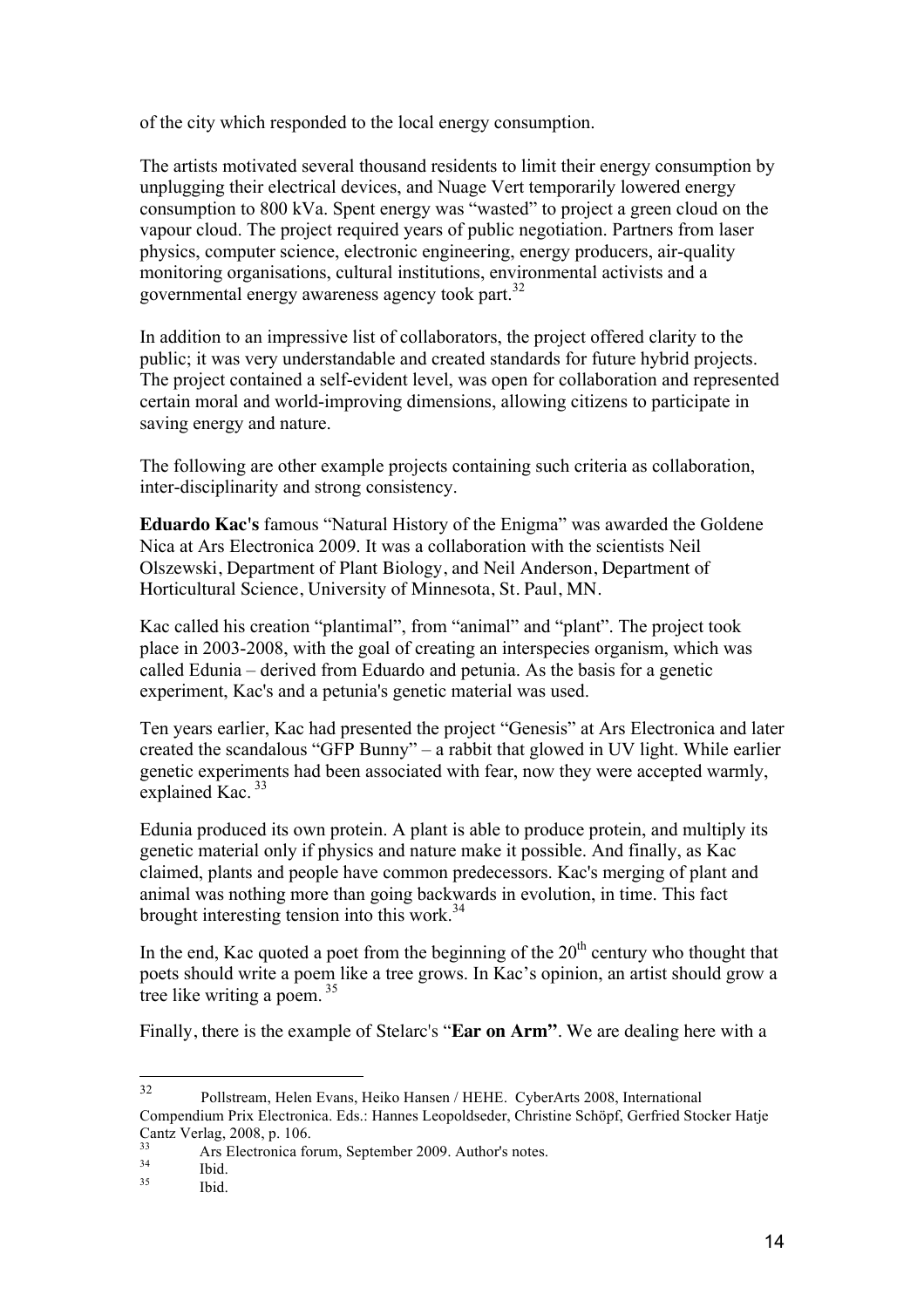stupendous experiment, which in the context of art is classified as similar to other body-based, plastic surgeries, like Orlan's projects. Stelarc, in collaboration with his partners,<sup>36</sup> added to an arm an ear-like anatomical object that was perfectly connected with the body. At first, a wireless mic was placed in the "ear", but because of the possibility of infection it was removed. The project dealt with the author's earlier idee fixe and the original plan involved using a face, but this was abandoned at the suggestion of specialists.

Again, we can see that without the involvement of experts and the support of sponsors, the project couldn't have been conceived. The artist presented his idea and his own body. The body was an instrument and meant to be a part of the artwork itself. Conceptually, Stelarc was following his "prosthetic body" concept, in a wider sense emphasising that our bodies are re-shapeable by technological tools.

I would like to limit this list to five examples, excluding projects with a social dimension, as for instance Johannes Gees's "Salat" (2008), Julian Oliver's (NZ/DE) and Danja Vasiliev's (RU/DE) net and security critical project "Men In Grey" and "Newstweek", Paul Vanouse's (US) "Ocular Revision" (2010), which is in some ways an extension of his earlier "Latent Figure Protocol", as well as Steve Lambert's (US) "The New York Times Special Edition" (2009) and Charlie Todd's (US) "Frozen Grand Central" (2008). Gees's and Vanouse's projects seem to be mostly individual works, and Steve Lambert's fake "New York Times" was published with the help of several dozen activists and writers.

# **Conclusion**

In the above-mentioned five projects, and to some extent in other projects, we can see artists' strong realistic approach. The borders of authorship are blurred by the fact that the projects were realised collaboratively, or the author is in some way a performer, the presenter of the project through his own body, as with Yann Marussich and Stelarc. In both projects, the artist is both the initiator and coordinator of the collaboration.

In all five projects, it is evident that they are based on scientific research, experiment or technology, and on very rational professional practice. Contextual interpretation added to the projects makes them into clear statements; in the end they are appreciated by art professionals as distinctive and valuable.

I would add a final discussion on the question of to what extent hybrid projects are truthful and adequate. In connection with Kac's project, I have heard critical comments by biologists who have claimed that such a manipulation is impossible. Who knows? My level of competence is not sufficient to evaluate the biotechnological details properly. Other projects of the five discussed above seem to be more convincing, as the visual and material effect is evident, and they don't need additional proof.

This brings us to the question of the simulativity of other hybrid and interactive

 $36$ <sup>36</sup> Surgical team: Malcolm A. Lesavoy, MD, Sean Bidic, MD and J. William Futrell, MD http://stelarc.org/?catID=20242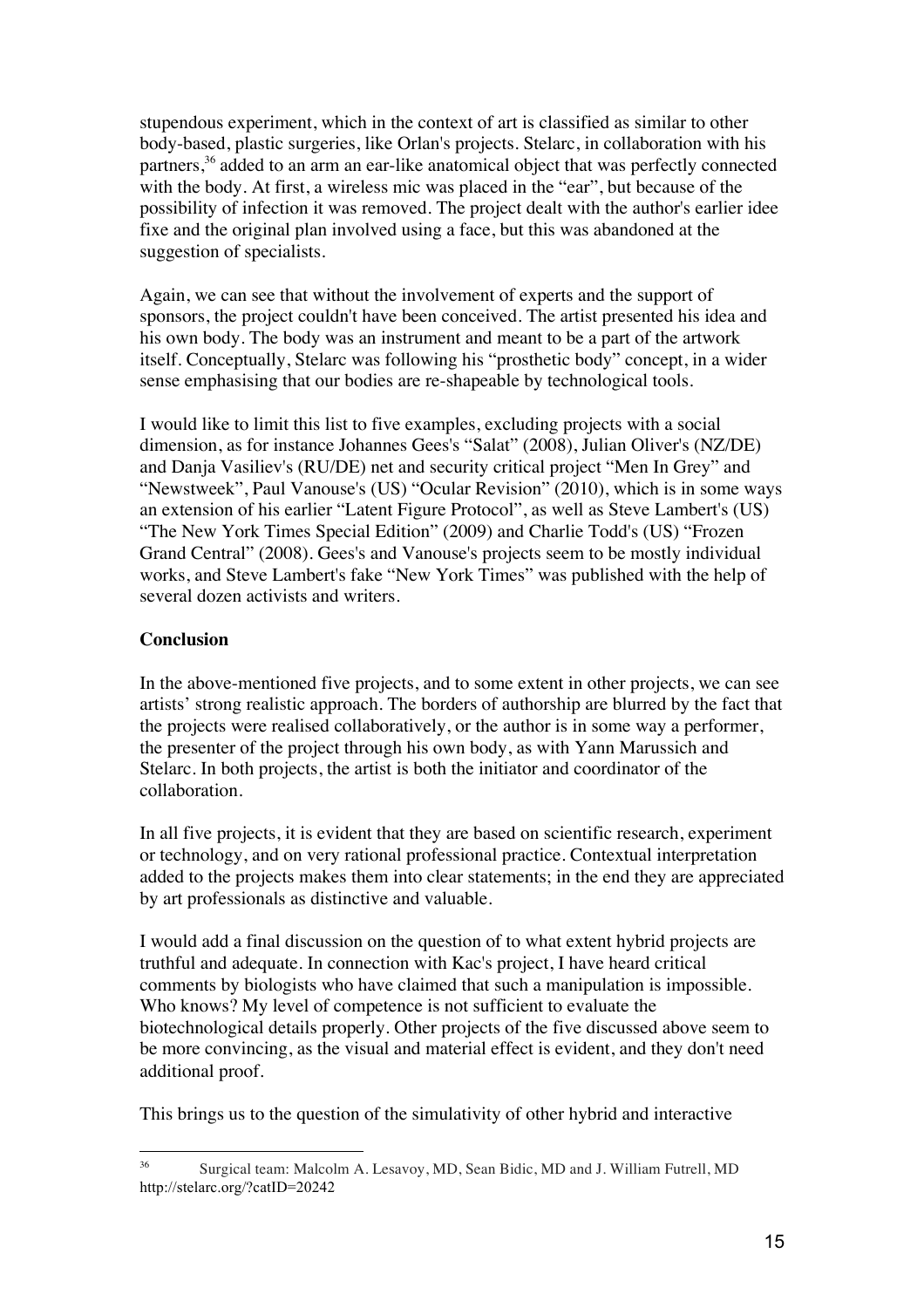projects. The artist's experiment is different from the scientist's experiment in that verification is not needed. The results of artists' research are presented as visualised, digitized or objectified statements. This is "verified" or not by an art critical text. It may be that subjective, non-truthful and even fake artworks based on scientific knowledge acquire value in social communication, impacting the audience or art context in an original way. While in science projects are evaluated as truthful or fake, in art the truthful (or communicative art) could be fake and the fake (or noncommunicative art) could be an artwork that is too much related to truth.

The goal of this text was to give a consistent impression of collaborative and hybrid art practice in the context of visual art in its historical and contemporary perspective. The term "research" is a topic of discussion in connection with science and art. Though truthful artistic research is not similar, in terms of criteria of objectivity, to scientific research, we still see a persistent intention from the 1960s on to create "objective art", to explore science-based practices which during the 1960s were based on research of visual perception and new technology.

Research-based art is connected with the development of doctoral programmes in art universities. We can say that there is pressure to raise research quality, proven through a larger number of defended PhD theses. In this context, artists are trying to realise inter-disciplinary hybrid projects, to reflect their creation and to move, using new methods, towards unique results. Although this paper intentionally avoids diving deeper into details and examples of practice-based PhD research, a deeper exploration of this subject would undoubtedly provide a further relevant area of discussion in connection with the theme of hybrid art practices.

In conclusion, this paper has shown that the ambition to create art which is based on research where group work and collaboration between different fields is involved and where authors are using state of the art technology has a definable history in contemporary art as well as a strong presence in the new media art scene.

Certainly one reason for the development of the hybrid art trend is the natural curiosity of creative people, their desire to try new ways and expand previous medium- or style-oriented art possibilities.

## **Bibliography**

- 1. Ars Electronica forum, September 2009. Author's notes.
- 2. Art&Science. Creative Fusion. European Commission, Directorate-General for Research, Brüssel, 2008.
- 3. Artists-in-Labs: Processes of Inquiry. Scott, Jill (Ed.) Springer Verlag, 2006, 136 pp and DVD.
- 4. Bijvoet, Marga. Art as Inquiry: Toward New Collaborations Between Art & Science, Oxford: Peter Lang, 1997.
- 5. Brockman, John. The Third Culture. Beyond the Scientific Revolution. http://www.edge.org/documents/ThirdCulture/f-Introduction.html (accessed April 21, 2012)
- 6. Bureaud, Annick. Re: the media art center of 21C, Spectre, 9/8/05. http://post.in-mind.de/pipermail/spectre/2005-September/005164.html